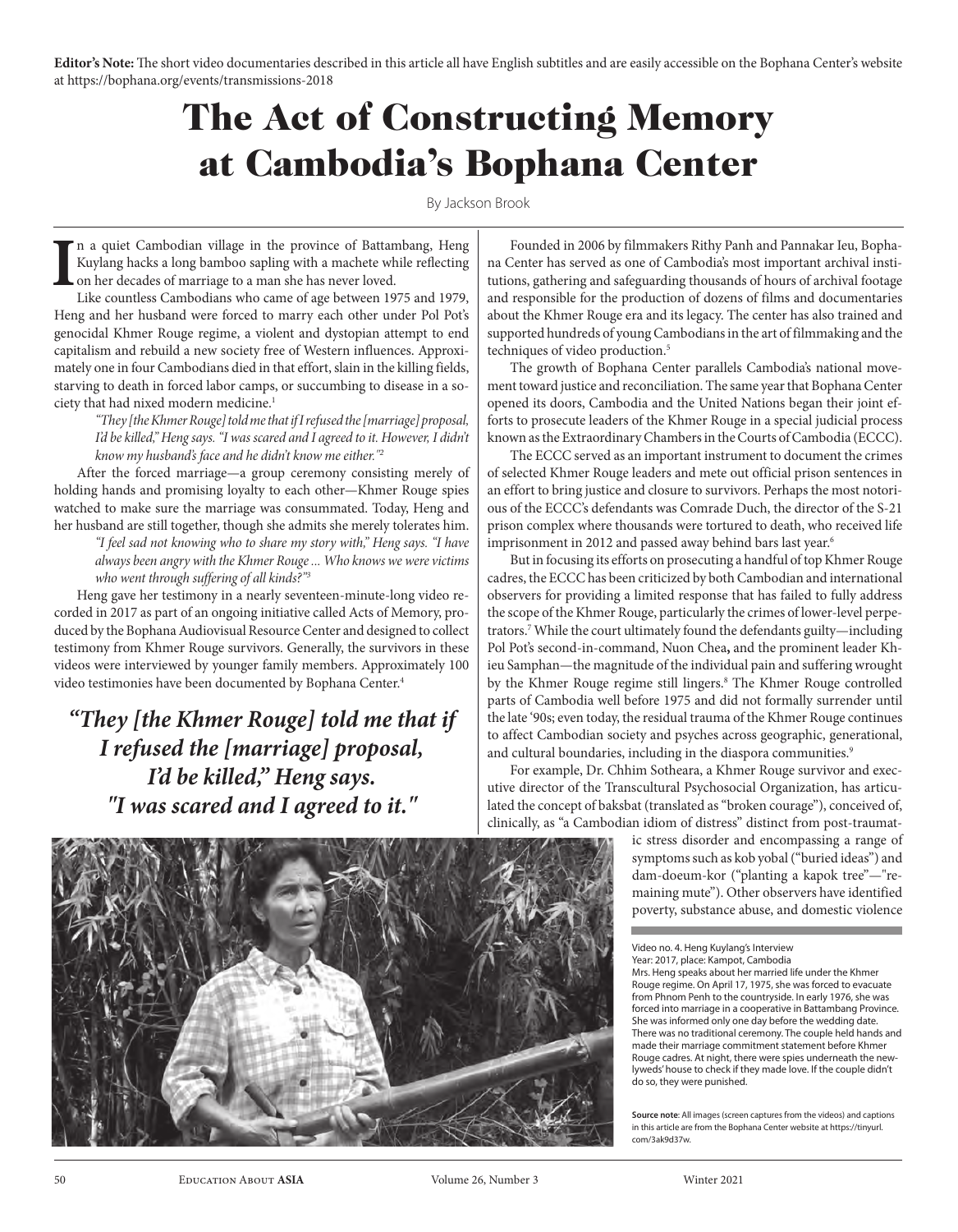### *Bophana conceived of Acts of Memory as a means to allow students to interview survivors—particularly their own relatives . . .*

as current manifestations of trauma among Cambodian communities.<sup>10</sup>

To this day, it is common in rural areas for survivors to live near people who were directly or indirectly responsible for the deaths of their family members during the Khmer Rouge era, typically with little to no account ability for the perpetrators. As Cambodian-American medical sociologist Dr. Leakhena Nou from California State University of Long Beach points out, it has been difficult to enable individual and societal recoveries when many of the people and communities that have been harmed still lack op portunities and resources to process and understand their own psycholog ical and emotional trauma.**<sup>11</sup>**

Numerous academics have noted that the sweeping and tidy "state-spon sored narrative of national reconciliation" produced by the formal trials of the ECCC has left a gap in assessing the complicated legacies and individual experiences of Khmer Rouge survivors and perpetrators alike. However, there still exists space for alternative processes—especially in the arts—to negotiate with the past through collective memory projects like Bophana's Acts of Memory, which, though receiving sponsorship from the state, are able to operate on a more open-ended and grassroots level.**<sup>12</sup>**

The precursor and inspiration for Bophana's Acts of Memory project was an app designed to teach Khmer Rouge history to high school and university students. Until relatively recently, Khmer Rouge history was not officially taught in Cambodian schools, and then only as a minor portion of the curriculum. Meanwhile, much of the original scholarship on the Khmer Rouge era was produced by Western academics, published in English.

"Normally, young [Cambodian] people don't really understand the de velopment of the history of Cambodia," explains historian Keo Duong.**<sup>13</sup>**

To make this history more clear and accessible, Bophana received the support of the ECCC to produce a dynamic mobile application on Khmer Rouge history, funded by New Zealand's Rei Foundation Limited and the European Union via the United Nations Office for Project Services.14 The multiyear effort, begun in 2016, led to an app available in English and Khmer synthesizing Cambodian history into an objective and compre hensive account of important events before, during, and after the Khmer Rouge, supplemented by original and archival films, art, and photographs produced and curated by Bophana. The app is classified as a reparations project associated with ECCC Case 002/02 and is available for use in schools nationwide.

To promote the app, Bophana Center staff went on a national tour, training 458 teachers on how to use the app in their classrooms and visiting 263 high schools to provide students with exposure to the app and enable them to learn independently. Following the success of the app—download ed more than 60,000 times—Bophana decided it wanted to offer students an opportunity to take their newfound knowledge of Cambodian history and apply it to their own lives and communities.

Bophana conceived of Acts of Memory as a means to allow students to interview survivors—particularly their own relatives—in video recordings that would then be integrated into the app and posted on Bophana's website with English-language subtitles. The participants were some of the official ly recognized victims of the Khmer Rouge (known as "civil parties"), those who had chosen to be part of the ECCC process (although the number of actual victims is certainly much higher).<sup>15</sup>

The concept for Acts of Memory originated from the personal expe rience of Bophana's director, Chea Sopheap, who as the son and younger sibling of Khmer Rouge survivors recognized the value these interfamily conversations could have for all generations.

He recalls growing up in a household where his parents would chastise

## **The History Teacher**

by THE SOCIETY FOR HISTORY EDUCATION



**The History Teacher** began in 1967 and is in Volume 55 for 2021-2022. Published quarterly, the journal features inspirational scholarship in history education, including articles and reviews addressing primary, secondary, and higher education.

The Society for History Education is a non-profit organization and an affiliate of the American Historical Association.

Featuring full-color historical documents on front and back covers, perfect for classroom analysis.



celebrating

years

the history teacher.org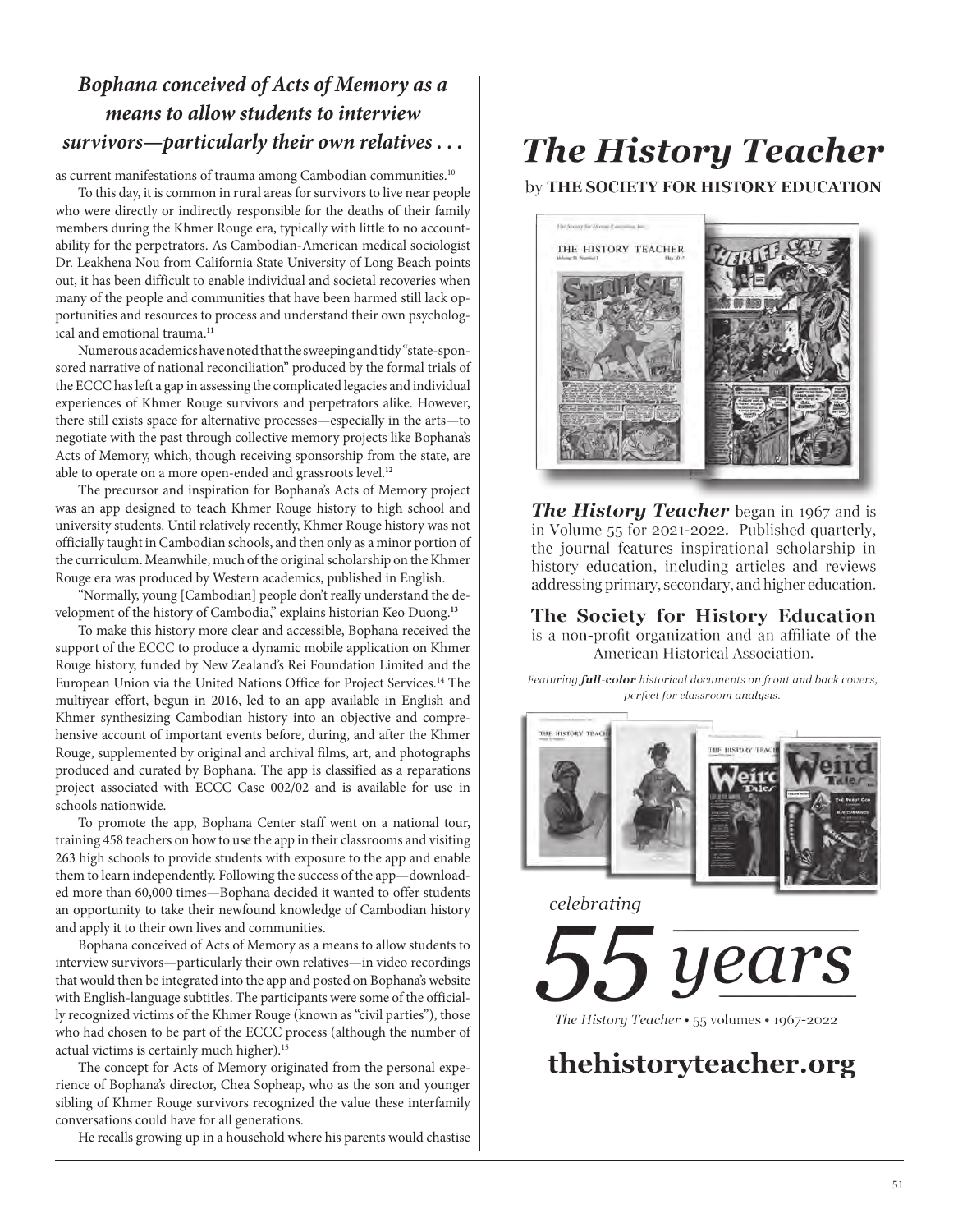*"I talked a lot, but today's young people did not believe," says Chea Nouen, an elderly woman who survived a massacre. "I wonder if they believe now . . . "* 



Video no. 22. Ms. Hab Kimhoeurn interviews her aunt, Mrs. Chea Noeun Year: 2018, place: Siem Reap, Cambodia

Mrs. Chea Noeun was a victim who managed to survive the Phnom Troung Bat massacre. She was arrested and tortured twice by the Khmer Rouge, who accused her of betrayal and theft of chicken and rice from Angkar. She is the only one to have witnessed the Khmer Rouge executions at the Phnom Troung Bat massacre site.



him for not working hard enough—"If you did not work, then you would not get any food to eat," his mother would say. Since he saw bountiful rice fields all around him as a child, Chea wanted to know why there had been no food to eat in the earlier days. This led to ongoing conversations in which his family members gradually shared the extent of the suffering they endured under the Khmer Rouge:

*As Chea explains: "I understood from that experience that the younger generation trying to understand and accept what happened to their parents is something that can relieve what that [the parents] have hidden in their heart for a long time.*<sup>16</sup>

> To this end, Chea expresses two main goals of the Acts of Memory program: first, to make sure that youth become more deeply aware of and understand on a personal level the history and impact of the Khmer Rouge era on their lives, motivating them to prevent mass violence from occurring again; and second, that their parents or relatives are able to engage in a healing process through initiating conversations and the sharing of personal memory.

> The underlying assumption of Acts of Memory that personal storytelling can enact healing and empower the individual parallels the growing field of narrative exposure therapy. NET, as it is known, is an evidence-based treatment for trauma in which

individuals are asked to construct autobiographical narratives around their traumatic experiences.17 Doing so links "hot" memories (strong, stressful emotions like the feeling of fear that continues to act upon the individual, divorced from the original experiences that caused them) and "cold" memories (organized and clear memories, such as what happened on a certain date, which do not elicit stress). At risk of oversimplifying, telling one's story is thus a way of relinking "hot" and "cold" memories, such that the strong psychological reactions are reintegrated into the past, allowing these feelings to be properly contextualized and detaching them from the present. In simpler terms, it is a way for people to make sense of why they feel the way they feel. While Bophana's interviewers were not specifically taught or engaging in NET (though they did receive trauma-informed training), it is worth noting that Chea's intuition connected with an increasingly common (Western) approach for dealing with trauma.

Likewise, Cambodian scholars have long identified the need for more personal and intimate forms of social and emotional reconciliation on individual and community levels, beyond the national political reconciliation epitomized by both the ECCC and, earlier, the United Nations Transitional Authority in Cambodia (UNTAC). UNTAC, the peacekeeping operation in Cambodia from 1992 to 1993, sought to include representatives from the Khmer Rouge in the newly formed government. Though peace would eventually be wrought, it was seen by many observers as coming at the cost of silencing trauma and unresolved grievances by survivors.

For one scholar, the more intimate forms of emotional reconciliation necessary to help in healing survivors and strengthening the foundations of Cambodia's political stability require the "transformation of collective trauma ... [into] memory, so that all negative energy is not transferred down and onto the new generations"18—that is, to make the causes and experiences of pain and suffering visible and acknowledged in conversations, community initiatives, or national memorials. Only recently, for instance, were the forced marriages of the Khmer Rouge specifically classified as a crime and some survivors given the opportunity to speak about their experiences in court testimony.

The direct social and emotional reconciliation of intergenerational dialogues and their dissemination also served as a powerful antidote to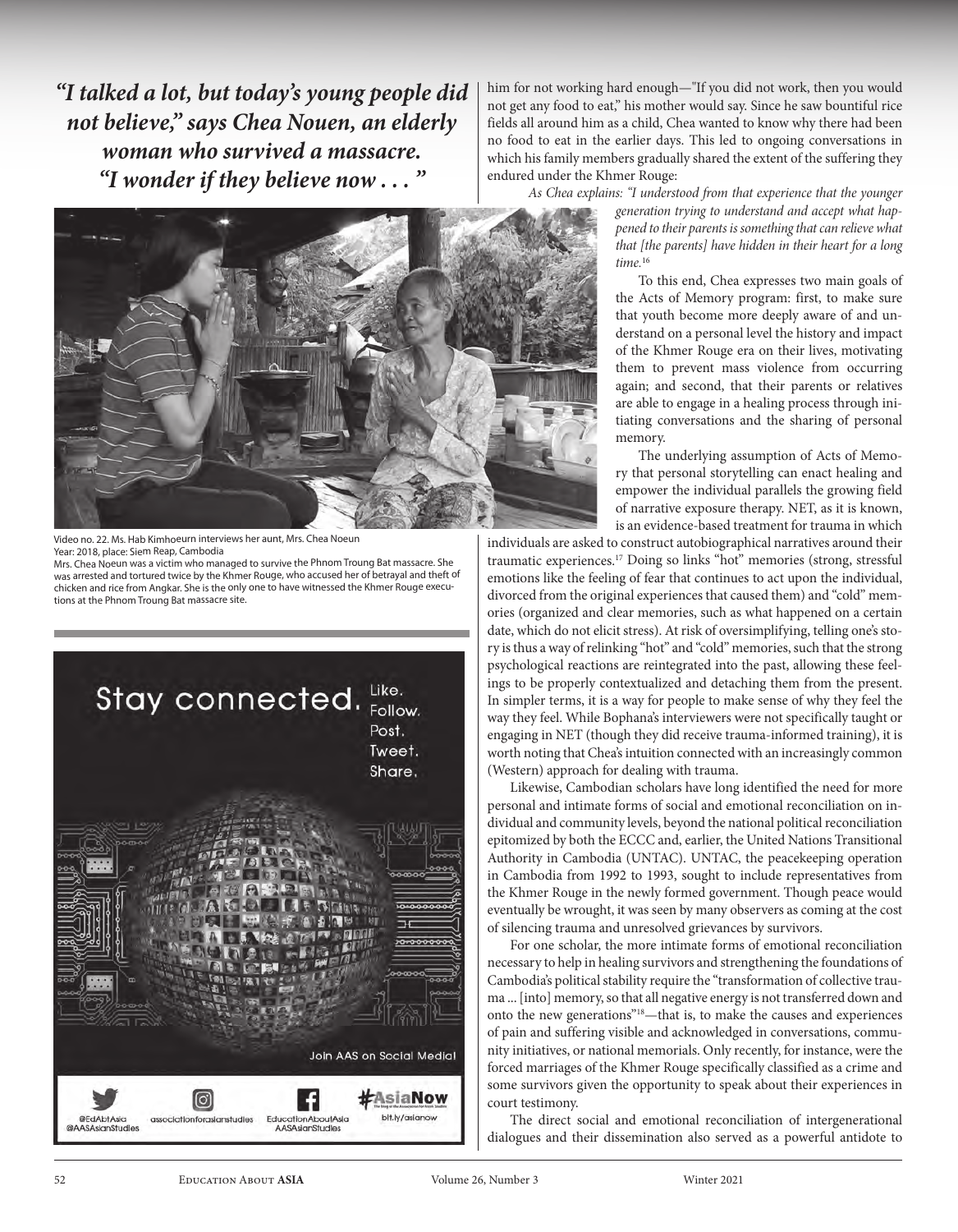denial and skepticism of Khmer Rouge history, surprisingly common among Cambodian youth.

Some scholars such as the historian Keo Duong suggest this amnesia and cynicism arose as coping mechanisms by youth struggling to grapple with such great tragedy ("How could Khmer kill Khmer?"), or else the leg-

acy of nationalist propaganda that sought to pin blame mostly on a small group of actors—"the Pol Pot clique"—implied to be allied with outside interests, namely the Vietnamese.<sup>19</sup>

At least some of the survivors speaking in Acts of Memory were open about their wariness in presenting their experience to the younger generation:

> *"I talked a lot, but today's young people did not believe," says Chea Nouen, an elderly woman who survived a massacre."I wonder if they believe now ..." 20*

> *"I think they believe now," interjects her niece, the interviewer.*

There was also a particular sense of urgency to record testimonies of the elderly survivors such as Chea in Acts of Memory, as most of these Khmer Rouge survivors and perpetrators will be dead in the next two decades. For the medical sociologist Dr. Nou, failing to connect the trau-

mas of the past to their ongoing reflections in the present—whether in unresolved individual mental health crises or in the broader contemporary political dysfunction of Cambodia—puts both survivors and their descendants at risk of not being able to understand a crucial aspect of their identities, even as it still acts upon them, shaping their lives and surroundings.<sup>21</sup>

However, it is important to recognize that many Cambodians practice traditional forms of healing that exist outside the Westernized conceptions of what constitutes coping with trauma. Buddhist rituals and ceremonies such as making merit for the departed (i.e., through offerings to monks), along with meditation, are among the ways many Cambodians process their experiences of living through the Khmer Rouge, coping with loss and suffering.<sup>22</sup>

Still, not all Cambodian families that survived the Khmer Rouge are as open and direct with each other about their experiences as Chea's was, nor do these intergenerational dialogues necessarily occur spontaneously and productively.

Often, lessons about the Khmer Rouge were passed down through harsh directives, such as chastising children for perceived shortcomings like not eating all the rice in their bowls, explains Yim Sotheary, a psychotherapist and peace and conflict consultant.

"We emotionally and mentally reject that kind of learning; it's taught in a form of blaming children," says Yim, herself the daughter of Khmer Rouge survivors.23

To prepare the dozens of Cambodian youth—mostly in their early to late twenties—to engage in the recorded Acts of Memory conversations with their relatives, Yim and Dr. Alberto Perez Pereiro, a sociologist fluent in Khmer and affiliated with the National University of Singapore, provided training in interviewing and trauma-informed project planning.

Key to the training was the need to equip students with the ability to engage in a potentially fraught conversation with a family member and avoid traumatizing themselves or retraumatizing their loved ones.

The conversations were established and framed in such a way as to restore a sense of agency in survivors, for instance, allowing them the choice in where they wanted the interview conducted and through open-ended questions that allowed them to direct their own narrative and choice of topics.

*Healing in* **Acts of Memory** *was conceived not simply as a one-time event, but as a life-long process.*



Video no. 13. Ms. Oem Sela and her father, Mr. Oem Savon Year: 2018, place: Svay Rieng

Mr. Oem Savon was about ten years old during the Khmer Rouge regime. He worked in the child mobile unit, tended cattle, picked up cow manure for fertilizer, etc. He later worked in the mobile unit, such as digging, building dikes, and so on. He lost four relatives during the Khmer Rouge due to severe torture, starvation and lack of medication for disease.



Documentary no. 14. Ms. Oem Sela and her mother, Mrs. Ngin Rina Year: 2018, place: Svay Rieng

Mrs. Rina was seven during the Khmer Rouge. The Khmer Rouge ordered her to pick up cow manure and help look after the little children with her grandmother. The other two older siblings were tending cattle. At the age of eight, she had to tend cattle in addition to regular works. Her mother was accused of immorality, and she was fined to pile up three meters with one meter deep of dirt a day and stay away from the family.

Importantly, and aligned with trauma-informed project planning guidelines, interviewers were encouraged not simply to fixate on trauma and suffering, but to seek out the fortitude and strength that allowed the survivor to endure these experiences. Healing in Acts of Memory was conceived not simply as a onetime event, but as a lifelong process.24

As such, the conversations took place in everyday settings, in the midst of household chores such as peeling fruit or chopping wood, in order to normalize the interaction and put the participants at ease.

However, despite the attempt to create a sense of normalcy, participants were urged to recognize that they were producing a recorded interview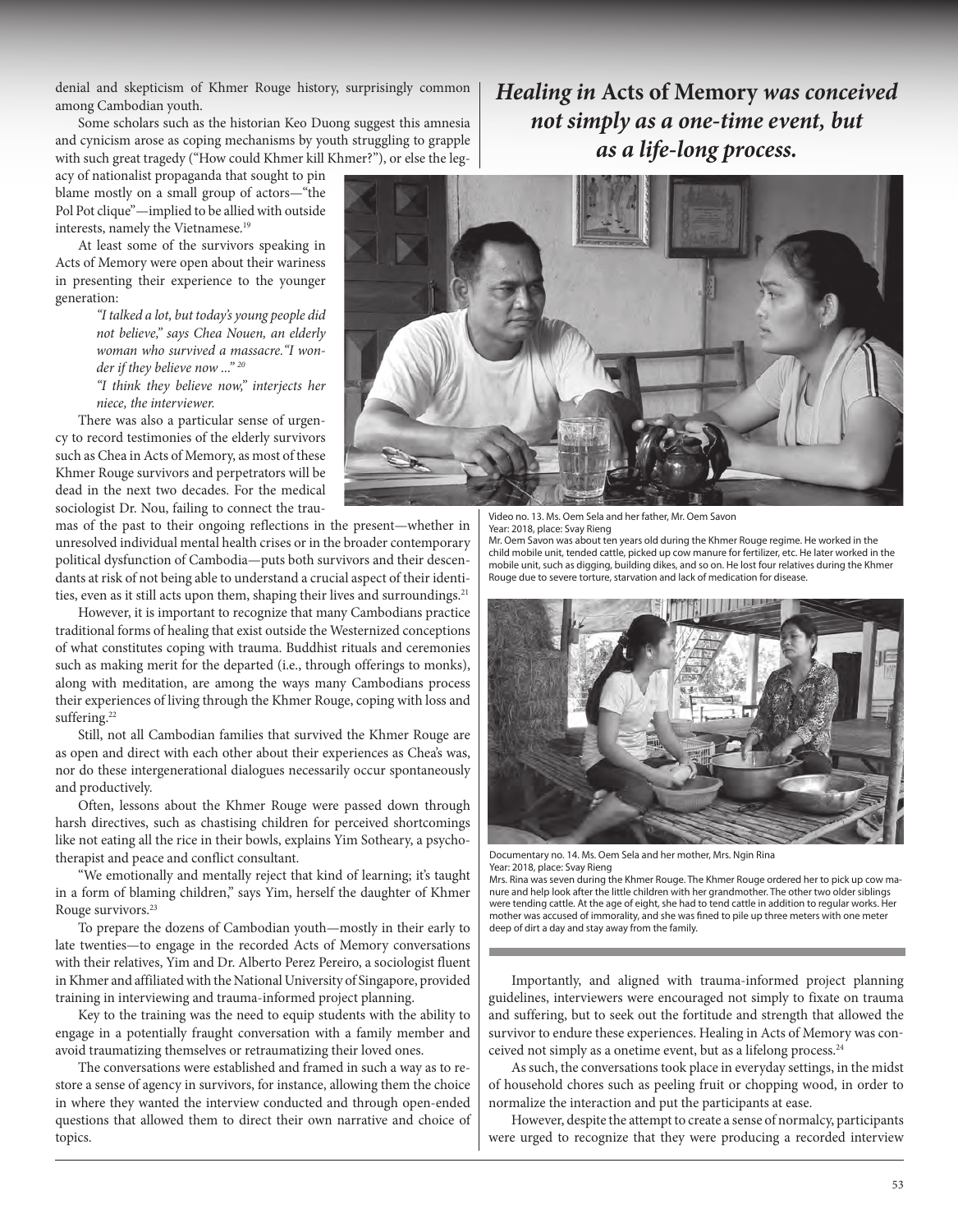*The conversations took place in everyday settings, in the midst of household chores such as peeling fruit or chopping wood . . .*

rather, the two are given a space to begin a reflection on the events of their lives under the Khmer Rouge and their lasting repercussions. As with Oem Sela and her father, it often appears that the conversations are a start, rather than an end, for the interviewee and the interviewer to process the expe-



Video no. 1. *Path of Life*

Year: 2017, place: Battambang

After the collapse of the Khmer Rouge, a wide gap in knowledge remains between those who survived the horrors of the regime and those who were born later. In families, intergenerational dialogue happens between parents and children. Such is the case of Mr. Im Bunchhoeun and his wife, Mrs. Soeun Chanthorn. They are Khmer Rouge survivors, who retrace their path from 1975 to 1979 with their children who were born after the Khmer Rouge.

and, depending on the context and subject matter, could risk incriminating themselves or divulging information they would rather not have shared in public.

"This is a member of your family, the person that loves you; this person might not be aware of the ethical or legal implications of what they're saying, what they said," Pereiro explains.<sup>25</sup>

The father's eyes are closed as he reaches inward for his answer to his daughter's question in their home in Svay Rieng. He has already recounted how he spent hours as a ten-year-old child under the Khmer Rouge picking up cow manure for fertilizer, digging fields, and constructing dikes in the massive agricultural expansion projects that saw millions laboring all day with barely any food to sustain them. His daughter has learned how her father was once forced to sleep beside corpses, fleeing massacres. Now, she asks him to compare his childhood to the lives of youth in the present day.

Says the father, Oem Savon:

*If I had to compare, these two lives were as different as heaven and earth. We had nothing back then, unlike today. We didn't live with our family. In the morning, we split up to do physical work, always on our own. We didn't go to school; there was no education, unlike today. There was no freedom, regarding food and education. It was so different from the present day.*<sup>26</sup>

His daughter, Oem Sela, later shares in front of her father and a public audience at a speech at Bophana Center that the experience brought the two of them closer together, offering her a greater appreciation of the struggles in his life:

*I knew about this history in general, but I did not know if my family members had any connection to these events. In fact, after the conversation with my father, my father told me that my grandfather and uncle were killed during these events.*<sup>27</sup>

In the recording of these harrowing discoveries, however, there is no attempt to force a resolution for the survivor participants and their kin; rience together, in some cases prompting a dialogue that will continue later, perhaps over the course of a lifetime, in private.

While it is hard to quantify healing in survivors or measure the direct and indirect impacts of these dialogues, they do appear to have rendered significant changes in certain individual lives. At a ceremony for Acts of Memory participants hosted at Bophana Center, some youth interviewers would later share that they had long been estranged from their family members, whether in the form of emotional distance or living in fear of physical abuse. One male student, who grew up in a household where his father drank and beat him, testified that through Acts of Memory, "I was able to sit down with my father and have a lot of discussions on many things that happened to him." The conversations revealed information he had never known, he said, helping him to connect with his father and opening up an avenue

toward further conversations later on.<sup>28</sup>

In other cases, such as the testimony of Mrs. Heng and her forced marriage, the survivor appears to gain public recognition and acknowledgment of a situation that may have long been less visible and understood by her society.<sup>29</sup>

Before Mrs. Heng's testimony, the Acts of Memory video records her husband preparing firewood, never looking at or speaking to the camera. After the audience hears her story, the audience watches the two cook fish together in silence, now with appreciation for the disturbing context framing their relationship and what would otherwise appear to be a banal domestic scene.

Yet the malaise is broken as viewers then see her sitting beside one of her new grandchildren, kissing the baby and smiling.

The audience, and Mrs. Heng, is left to linger in this ongoing juxtaposition, even as the video ends. While the conversations recorded in Acts of Memory are inevitably abbreviations of experiences, the complexities of each survivor's life and testimony are still presented unhemmed, bound neither by all-encompassing trauma nor pithy closure. $\square$ 

#### **NOTES**

- 1. Ben Kiernan, *The Pol Pot Regime: Race, Power, and Genocide in Cambodia under the Khmer Rouge, 1975–79* (New Haven: Yale University Press, 2001).
- 2. Heng Kuylang, interview by Bophana Audiovisual Resources Center, Acts of Memory, 2018, https://tinyurl.com/wyf7wcyk.
- 3. Heng Kuylang, interview, 2018.
- 4. "Transmissions 2018," Bophana Audiovisual Resources Center, accessed May 10, 2021, https://bophana.org/events/transmissions-2018/.
- 5. "About the Bophana Center," Bophana Audiovisual Resources Center, accessed May 10, 2021, https://bophana.org/about/.
- 6. Seth Mydans, "Duch, Prison Chief Who Slaughtered for the Khmer Rouge, Dies at 77," *New York Times*, September 1, 2020, https://tinyurl.com/3bjpjtvp.
- 7. Peter Manning and Sayana Ser, "Arts, Education, and Reconciliation in Cambodia: Sociological Perspectives," in *Participatory Arts in International Development*, ed. Paul Cooke and Inés Soria-Donlan (Boca Raton, Florida: CRC Press, 2019), 11; and Rachel Killean and Luke Moffett, "What's in a Name? 'Reparations' at the Extraordinary Chambers in the Courts of Cambodia," *Melbourne Journal of International Law* (2020): 30.
- 8. Luke Hunt, "Justice Served: Khmer Rouge Henchman Faces Death behind Bars," *Union of Catholic Asian News*, July 22, 2020, https://tinyurl.com/3mhbfpne.